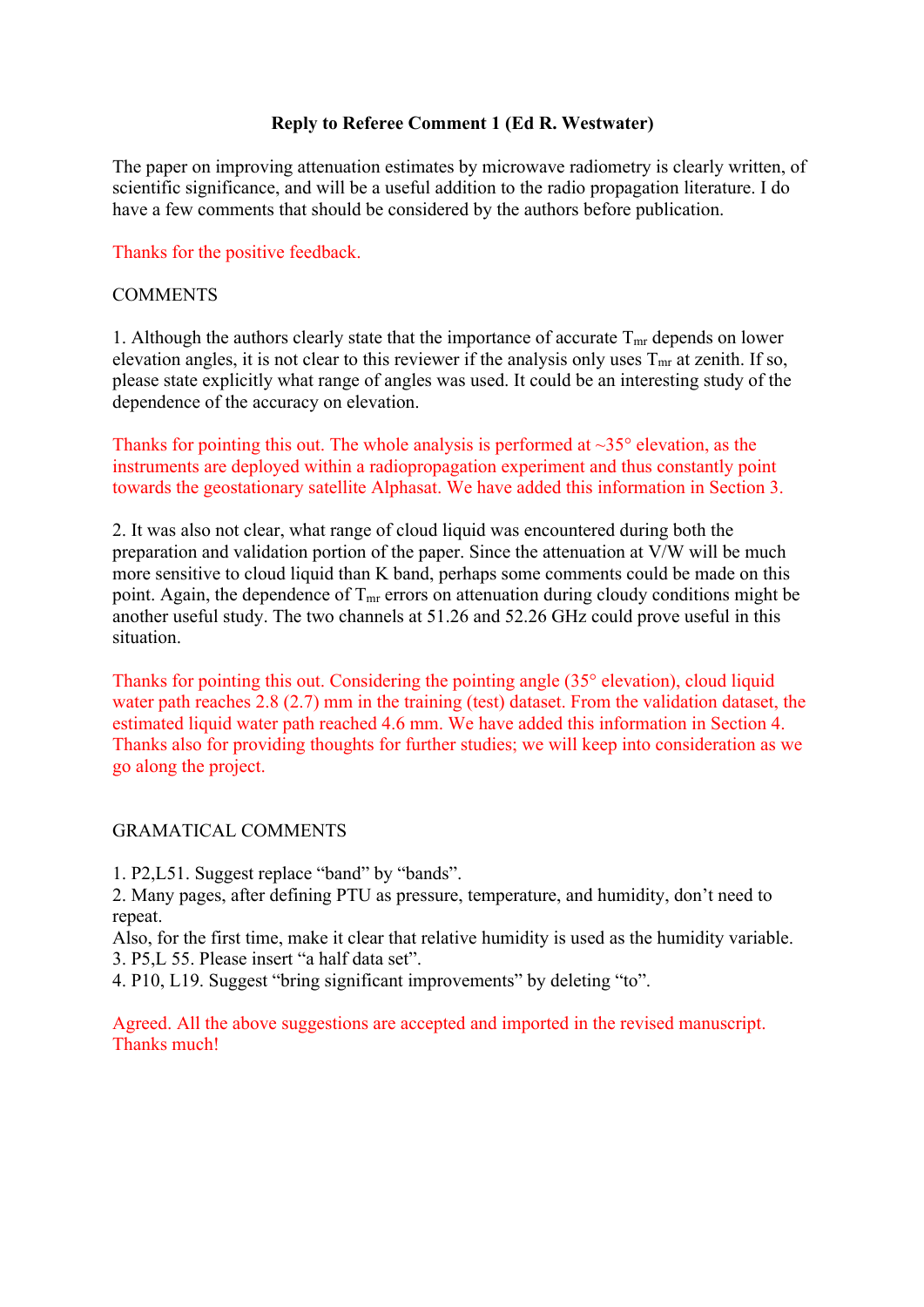## **Reply to Short Comment 1 (by Swaroop Sahoo)**

The paper is well written and explained. The analyses justifying the results are properly mentioned and explained.

Thanks for the positive feedback.

However, Appendix A needs to be written more comprehensively. Now it is just a bare minimum explanation. Also the mathematical formulation of the equation used in the appendix are not that clear. Readers will have difficulty in understanding the equations and the way they are written. The relationship between TMR and D is not very clear. This needs to be addressed.

Thanks for pointing this out. Appendix A has been completely rewritten in order to make it easier to understand and possibly reproduce the results. The relationship between  $T_{MR}$  and D is now made explicit.